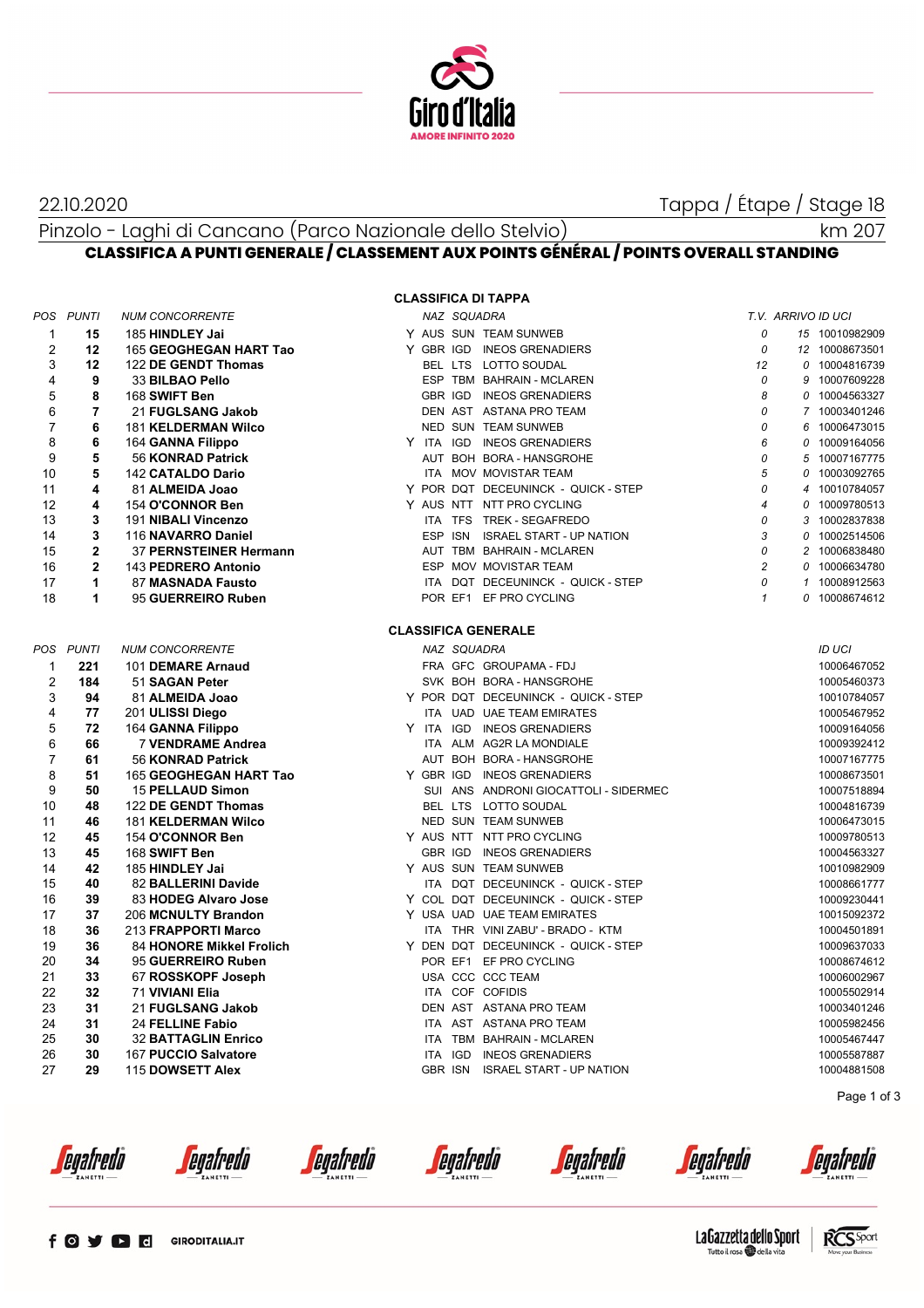

22.10.2020 Tappa / Étape / Stage 18

# Pinzolo - Laghi di Cancano (Parco Nazionale dello Stelvio)

km 207

# **CLASSIFICA A PUNTI GENERALE / CLASSEMENT AUX POINTS GÉNÉRAL / POINTS OVERALL STANDING**

## **CLASSIFICA GENERALE**

|    | POS PUNTI      | <b>NUM CONCORRENTE</b>           |  | NAZ SQUADRA |                                         | ID UCI      |
|----|----------------|----------------------------------|--|-------------|-----------------------------------------|-------------|
| 28 | 27             | 126 HOLMES Matthew               |  |             | GBR LTS LOTTO SOUDAL                    | 10007962973 |
| 29 | 26             | 11 BAIS Mattia                   |  |             | Y ITA ANS ANDRONI GIOCATTOLI - SIDERMEC | 10013879771 |
| 30 | 26             | 33 BILBAO Pello                  |  |             | ESP TBM BAHRAIN - MCLAREN               | 10007609228 |
| 31 | 26             | <b>128 VANHOUCKE Harm</b>        |  |             | Y BEL LTS LOTTO SOUDAL                  | 10014276865 |
| 32 | 25             | 17 RESTREPO Jhonatan             |  |             | COL ANS ANDRONI GIOCATTOLI - SIDERMEC   | 10009037552 |
| 33 | 24             | 162 CASTROVIEJO NICOLAS Jonathan |  |             | ESP IGD INEOS GRENADIERS                | 10004617180 |
| 34 | 24             | 202 BJERG Mikkel                 |  |             | Y DEN UAD UAE TEAM EMIRATES             | 10015825936 |
| 35 | 24             | 114 CIMOLAI Davide               |  |             | ITA ISN ISRAEL START - UP NATION        | 10028417041 |
| 36 | 23             | 92 CAICEDO Jonathan              |  |             | ECU EF1 EF PRO CYCLING                  | 10009484358 |
| 37 | 20             | 38 TRATNIK Jan                   |  |             | SLO TBM BAHRAIN - MCLAREN               | 10006486452 |
| 38 | 20             | 127 OLDANI Stefano               |  |             | Y ITA LTS LOTTO SOUDAL                  | 10014972538 |
| 39 | 19             | 191 NIBALI Vincenzo              |  |             | ITA TFS TREK - SEGAFREDO                | 10002837838 |
| 40 | 19             | 57 MAJKA Rafal                   |  |             | POL BOH BORA - HANSGROHE                | 10005380450 |
| 41 | 18             | 141 CARRETERO Hector             |  |             | Y ESP MOV MOVISTAR TEAM                 | 10015833818 |
| 42 | 18             | <b>36 PADUN Mark</b>             |  |             | Y UKR TBM BAHRAIN - MCLAREN             | 10010096569 |
| 43 | 18             | <b>72 CONSONNI Simone</b>        |  |             | ITA COF COFIDIS                         | 10007890730 |
| 44 | 17             | 145 SAMITIER Sergio              |  |             | Y ESP MOV MOVISTAR TEAM                 | 10015982954 |
| 45 | 17             | 93 CLARKE Simon                  |  |             | AUS EF1 EF PRO CYCLING                  | 10003032949 |
| 46 | 17             | 43 FIORELLI Filippo              |  |             | ITA BCF BARDIANI CSF FAIZANE'           | 10010643207 |
| 47 | 16             | 163 DENNIS Rohan                 |  |             | AUS IGD INEOS GRENADIERS                | 10005889193 |
| 48 | 15             | <b>16 RAVANELLI Simone</b>       |  |             | Y ITA ANS ANDRONI GIOCATTOLI - SIDERMEC | 10010086970 |
| 49 | 15             | 62 CERNY Josef                   |  |             | CZE CCC CCC TEAM                        | 10007523241 |
| 50 | 14             | 46 ROMANO Francesco              |  |             | Y ITA BCF BARDIANI CSF FAIZANE'         | 10011133863 |
| 51 | 14             | 8 WARBASSE Lawrence              |  |             | USA ALM AG2R LA MONDIALE                | 10006003270 |
| 52 | 14             | 118 ZABEL Rick                   |  |             | GER ISN ISRAEL START - UP NATION        | 10007506366 |
| 53 | 13             | 102 FRANKINY Kilian              |  |             | SUI GFC GROUPAMA - FDJ                  | 10008672790 |
| 54 | 12             | 18 RUMAC Josip                   |  |             | CRO ANS ANDRONI GIOCATTOLI - SIDERMEC   | 10007822729 |
| 55 | 12             | 61 ZAKARIN IInur                 |  |             | RUS CCC CCC TEAM                        | 10005501496 |
| 56 | 12             | 47 TONELLI Alessandro            |  |             | ITA BCF BARDIANI CSF FAIZANE'           | 10007527786 |
| 57 | 12             | <b>3 BOUCHARD Geoffrey</b>       |  |             | FRA ALM AG2R LA MONDIALE                | 10011942704 |
| 58 | 12             | 182 DENZ Nico                    |  |             | <b>GER SUN TEAM SUNWEB</b>              | 10008669659 |
| 59 | 11             | 37 PERNSTEINER Hermann           |  |             | AUT TBM BAHRAIN - MCLAREN               | 10006838480 |
| 60 | 11             | 148 VILLELLA Davide              |  |             | ITA MOV MOVISTAR TEAM                   | 10008700880 |
| 61 | 10             | 153 GEBREIGZABHIER Amanuel       |  |             | ERI NTT NTT PRO CYCLING                 | 10009583883 |
| 62 | 10             | 142 CATALDO Dario                |  |             | ITA MOV MOVISTAR TEAM                   | 10003092765 |
| 63 | 10             | 112 BRANDLE Matthias             |  |             | AUT ISN ISRAEL START - UP NATION        | 10005391564 |
| 64 | 8              | 196 MOSCA Jacopo                 |  |             | ITA TFS TREK - SEGAFREDO                | 10007733914 |
| 65 | 8              | 52 BENEDETTI Cesare              |  |             | ITA BOH BORA - HANSGROHE                | 10004694073 |
| 66 | 8              | 214 ROTA Lorenzo                 |  |             | Y ITA THR VINI ZABU' - BRADO - KTM      | 10009393523 |
| 67 | 8              | 218 ZARDINI Edoardo              |  |             | ITA THR VINI ZABU' - BRADO - KTM        | 10005658114 |
| 68 | 8              | 44 LONARDI Giovanni              |  |             | Y ITA BCF BARDIANI CSF FAIZANE'         | 10014704978 |
| 69 | $\overline{7}$ | 66 MALECKI Kamil                 |  |             | Y POL CCC CCC TEAM                      | 10008628637 |
| 70 | 6              | 124 HAGEN Carl Fredrik           |  |             | NOR LTS LOTTO SOUDAL                    | 10088502578 |
| 71 | 6              | 216 VAN EMPEL Etienne            |  |             | NED THR VINI ZABU' - BRADO - KTM        | 10008653592 |
| 72 | 6              | <b>48 ZANA Filippo</b>           |  |             | Y ITA BCF BARDIANI CSF FAIZANE'         | 10015829370 |
| 73 | 6              | 64 GRADEK Kamil                  |  |             | POL CCC CCC TEAM                        | 10005750262 |
| 74 | 5              | 86 KNOX James                    |  |             | Y GBR DQT DECEUNINCK - QUICK - STEP     | 10009966530 |
| 75 | 5              | 116 NAVARRO Daniel               |  |             | ESP ISN ISRAEL START - UP NATION        | 10002514506 |
|    |                |                                  |  |             |                                         |             |

Page 2 of 3

*<u>egafredo</u>* 

*<u>egafredo</u>* 

*<u>egafredo</u>* 

*<u>egafredo</u>* 

egafredo